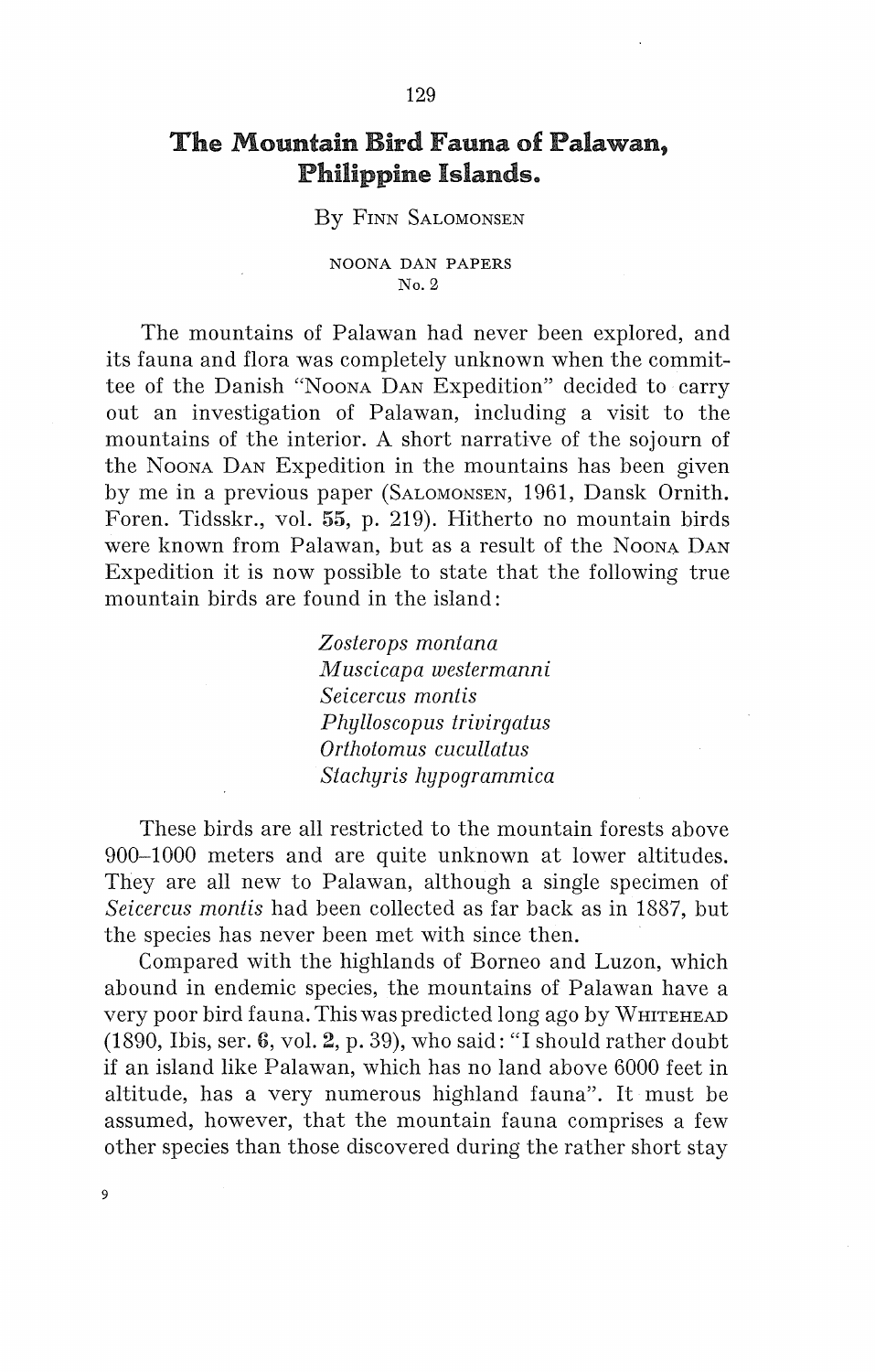of the NooNA DAN Expedition. Further, a large number of lowland birds ascend the mountains up into the zone of the mossy forests. Some of them, *e.g. Culicicapa helianthea,* may have their centre of distribution in the mountains, as they are generally restricted to the mountains in the other large islands of the Philippines, but in Palawan they are all well-known in the lowland.

At least three of the Palawan mountain birds mentioned above have immigrated from Borneo, although the history of each species is very different. The Bornean origin of *Seicercus montis* is shown by the faet that it does not occur at all in the Philippines. *Orthotomus cucullatus* appears also to have reached Palawan from Borneo as it is widely distributed in Malaysia and to the east has reached only Luzon (the very different *0.* c. *heterolaemus* in Mindanao has immigrated to this island from Celebes). The colonization of Palawan by these two species is probably comparatively recent, judging from the faet that the mountain populations on each side of the Balabac Strait show only slight morphological differences.

The case of *Stachyris* is not so clear. Originally its ancestors must have passed from Malaysia *via* Palawan to the Philippines, but subsequently an intense speciation took place in the Philippines. The Palawan mountain species, *S. hypogrammica,*  which is an endemic of old age, has no really close relatives, but it shows some relationship with the Philippine species *S. striata*  and *S. nigrorum,* indicating that these three species were genetically in contact with each other much later than with any other species. It would seem, therefore, that the population of Palawan has been isolated longer from that of Borneo than from that of the Philippines.

*Phylloscopus triuirgatus* is a very widespread mountain species, ranging from Malaysia to New Guinea and Melanesia. The faet that Celebes and Mindanao have four distinct subspecies each, whereas the populations of Negros, Mindoro, Luzon and Palawan differ only slightly from each other, tends to show that the southern, Mindanao-Celebes populations are the oldest and that the colonization of the mountains of the northern Philippines and Palawan took place from that area. This is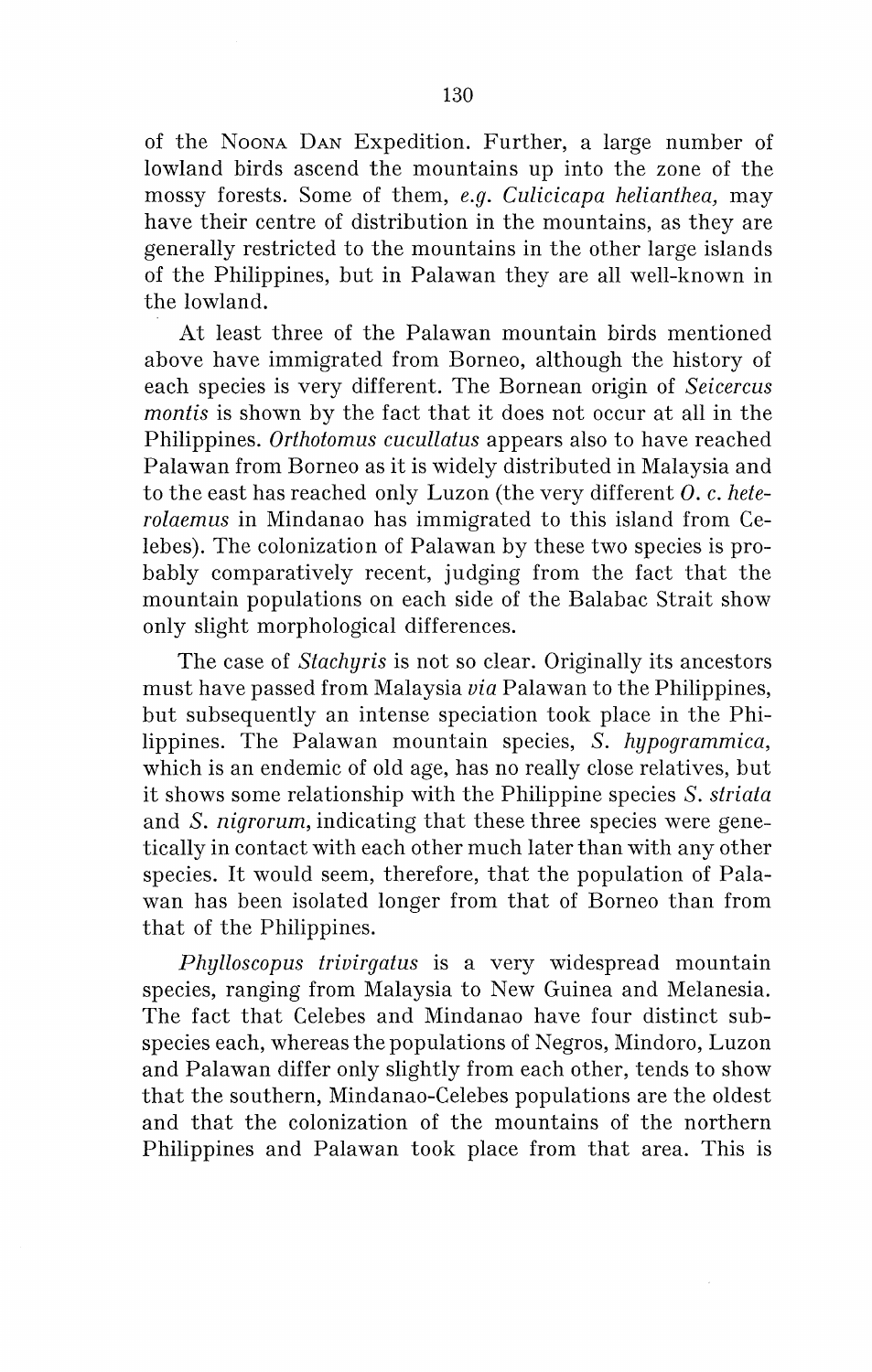further borne out by the faet that the Bornean forms *(kinabaluensis* and *sarawacensis)* and the other Malaysian forms are utterly different from the Luzon-Negros-Palawan populations, whereas the latter are closely related to the subspecies group of Mindanao-Celebes. Even in this species, therefore, the gap between Borneo and Palawan was of greater consequence than that separating Palawan from the Philippines. The immigration to Palawan from the Philippines is probably a rather recent phenomenon.

*Zosterops montana* is also a recent invader from the Philippines. The series collected by the Noona D<sub>AN</sub> Expedition shows that the Palawan population does not differ from that of Luzon. It is completely absent in Borneo (cf. MEES, 1957, Zool. Verhandel., no. 35, map of distribution p. 172).

*M uscicapa westermanni* is a widespread mountain species with a slight and irregular geographical variation. It could have colonized Palawan equally well from Borneo as from the Philippines. Its geographical variation has been studied by MAYR (1944, Bull. Arner. Mus. Nat. Hist., vol. 33, art. 2, p. 161), and more recently by RIPLEY (1952, Proc. Biol. Soc. Washington, vol.  $65$ , p. 71) and VAURIE (manuscript) as well as myself have examined the large collection of this species in the American Museum of Natura! History. The Luzon population *(rabori*  Ripley) differs slightly from the Bornean one (nominate *westermanni*) mainly in having paler upper-parts in the females, but specimens that are virtually identical with *rabori* can be found in other regions (Annam, Timor, etc.), and for the time being I prefer to treat the Palawan population only binominally.

A general study of the whole collection made in Palawan and in other localities in the Philippines by the Noona Dan Expedition will be published elsewhere, but I shall add a few comments about three of the species dealt with above. I have studied these species during a recent visit to the American Museum of Natural History in New York, and I wish to express my gratitude to the authorities of this museum as well as to Dr. DEAN AMADON, Chief Curator of Birds, and Dr. CHARLES VAURIE, Associate Curator, and their technical staff for cordial help during my work.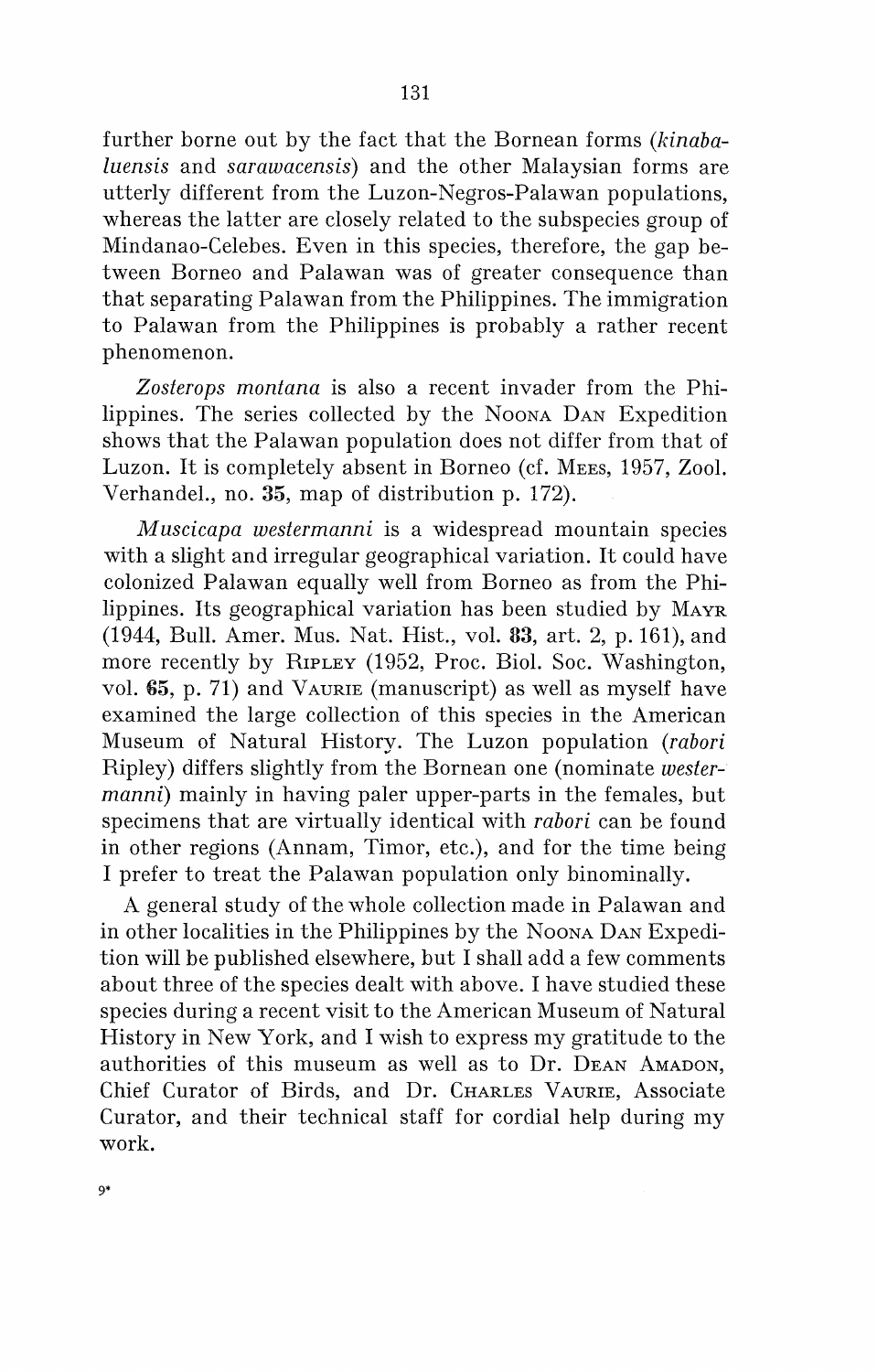## 1. *Seicercus montis*

As mentioned above, only one specimen of this species was previously known from Palawan. It was collected by WHITEHEAD on top of a small mountain about 600 meters high (cf. WHITE-HEAD, 1890, *loc. cit.*), but although he spent a week on this mountain he did not collect further specimens, nor did he obtain any other mountain species. I believe that this elevation is about the lowest at which any mountain bird in Palawan can be expected to occur. SHARPE (1888, Ibis, ser. 5, vol. 6, p. 199) identified this specimen as *Cryptolopha montis,* described from Borneo, but subsequently WHITEHEAD (1893, Bull. British Ornith. Club, vol. 1, p. 31) separated it under the name of *Cryptolopha xanthopygia,* characterizing it as *»similis* C. montis *sed rostro crassiore et uropygio sulphureo distinguenda.*" The Noona DAN Expedition collected a large series on Mt. Mantalingajan above 1000 meters altitude. My examination of this series showed that *S.m. xanthopygius* is a much more distinct form than it appears from WHITEHEAD's brief description. The Palawan hirds differ from topotypical *montis* from Mt. Kinabalu in having the blackish bands from above the eyes to the sides of the neck much narrower and more indistinct, sometimes obsolete (but not reduced so much, for instance as in *S. m. paulina*  Mayr from Timor); the upper-parts are brighter green, not so olive-green; the yellow band on the rump is broader; the two light wing-bands are slightly deeper yellow, and the underparts much brighter and deeper yellow, without or only with a faint cinnamon wash on the sides of the breast. The proportions are similar to those of nominate *montis,* but the bill is distinctly larger, as mentioned already by WHITEHEAD. The bill measures (from skull) 11.2-12 mm, compared with 10-11 mm in *montis.*  The bill appears to be larger, however, than is apparent from the rather slight difference in length, and I have, therefore, measured also the breadth, which is 4.2-4.5 mm in *xanthopygius*  and 3.0-3.8 mm in *montis.* 

# 2. *Phylloscopus trivirgatus*

The Palawan population of this species is a new subspecies, which I shall describe as follows: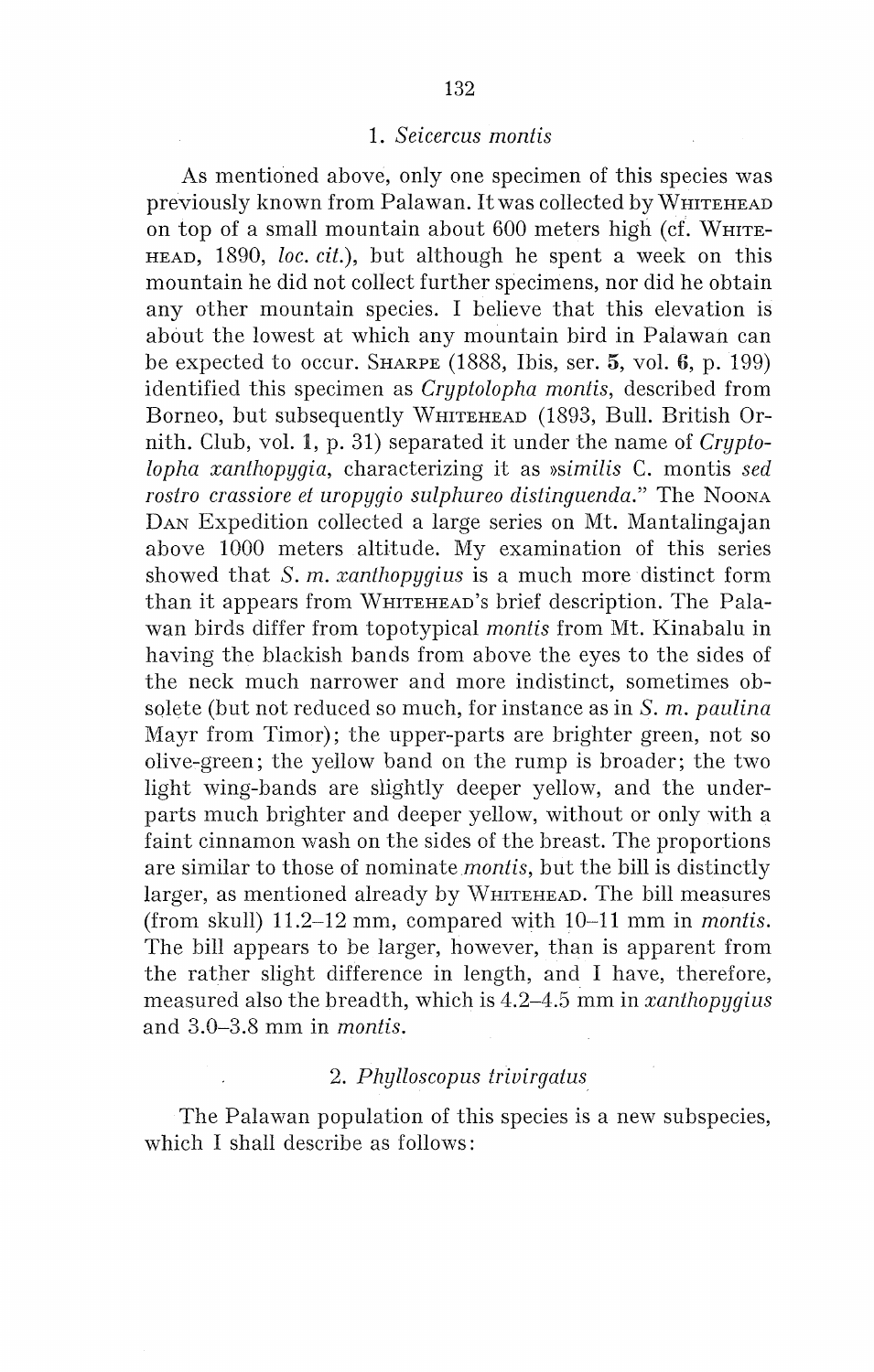### *Phylloscopus trivirgatus peterseni,* new subspecies.

*Type:*  $\delta$  ad., Mt. Mataling, Mantalingajan Range, Palawan Island, altitude 1300 meters, 6. Sept. 1961, coll. E. PETERSEN, in Zoologisk Museum, Copenhagen, collector's number 182.

*Diagnosis:* Similar to *Ph. t. nigrorum* (Moseley) and *Ph. t. benguetensis* Ripley and Rabor, but differing in having the entire under-parts, including throat and chin, bright canaryyellow and the greenish flanks strongly suffused with yellow; also, in constantly having a minute yellowish spot on the centre of the nape. Bill blackishbrown as in *benguetensis* (paler in *nigrorum).* 

*M easurements:* Similar to those of *benguetensis;* the type specimen measures: wing 57 mm, bill from skull 13 mm.

*Range:* Mountains of Palawan, above 1000 meters altitude.

*Remarks:* The three forms *benguetensis, nigrorum* and *peterseni* are very similar and form a special subspecies group, characterized (in comparison with the Mindanao forms) by having a light wing-bar, formed by the tips of the greater upper wing-coverts, and uniform brownish tail-feathers without white on the inner webs; cf. SALOMONSEN, 1953, Vidensk. Medd. Dansk Nat. Hist. Foren., vol. 115, p. 242-243. The new form is similar to *nigrorum* in plumage coloration, but is much more yellow on the under-side, particularly on the throat and the chin, but is similar to *benguetensis* in the dark color of the bill.

Named in honour of the collector, ERIK PETERSEN, who succumbed tragically on Tawitawi in the Sulu Islands during the NOONA DAN Expedition; obituary in Dansk Ornith. Foren. Tidsskr., 1962, vol. 56, p. 91-93.

### 3. *Orthotomus cucullatus*

The Palawan population forms a new subspecies, which can be described as follows:

### *Orthotomus cucullatus viridicollis,* new subspecies.

*Type:* d' ad., Mt. Mataling, Mantalingajan Range, Palawan Island, altitude 1250 meters, 6. Sept. 1961, coll. E. PETERSEN, in Zoologisk Museum, Copenhagen, collector's number 179.